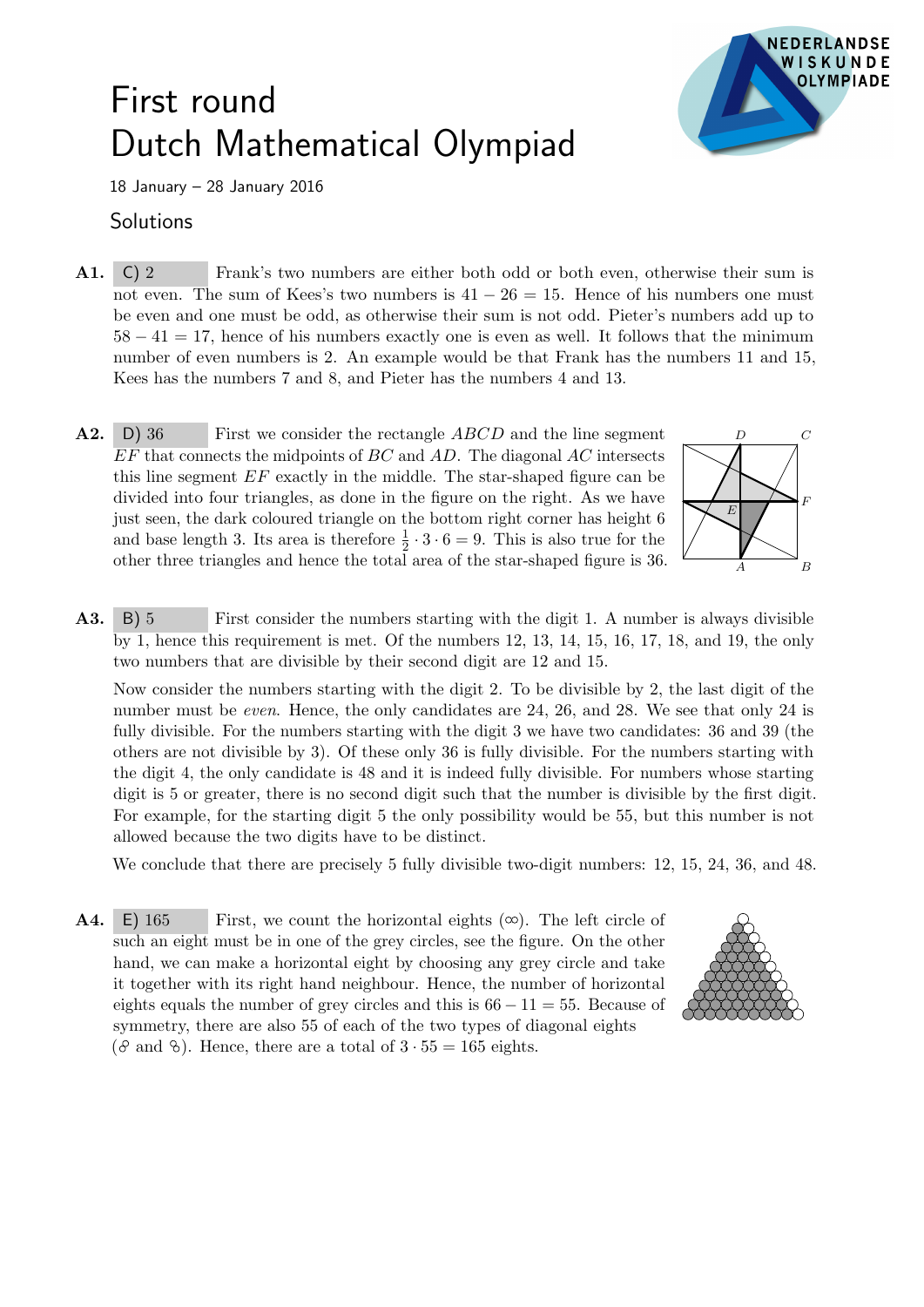A5. B) 2 If three or more of the numbers are a multiple of three, then there are two neighbouring multiples of three and these add up to a multiple of three. This is not allowed, hence we conclude that there are at most two multiples of three along the circle.

Suppose that at most one of the numbers is a multiple of three. Then there are four successive numbers along the circle that are not a multiple of three. These numbers cannot all have the same residue when dividing by 3, as otherwise the sum of three successive numbers would be divisible by 3. For example, if the numbers are 1, 4, 7, and 10, then  $1+4+7=12$  is divisible by 3. Of the four numbers, there is at least one which has residue 1 and at least one which has residue 2 when dividing by 3. In particular, we can find two neighbouring numbers of which one has residue 1 and the other has residue 2 when dividing by 3. But then their sum is divisible by 3, which is not allowed. We conclude that at least two of the numbers are a multiple of three.

By the previous reasoning, the only possibility is that exactly two of the numbers are a multiple of three. Taking the five numbers 3, 4, 7, 6, and 1 in clockwise order around the circle shows that there is indeed a solution with exactly two numbers that are divisible by three. Indeed:  $3 + 4$ ,  $4 + 7$ ,  $7 + 6$ ,  $6 + 1$ , and  $1 + 3$  are not divible by 3, and neither are  $3 + 4 + 7$ ,  $4 + 7 + 6$ ,  $7 + 6 + 1$ ,  $6 + 1 + 3$ , and  $1 + 3 + 4$ .

- **A6.** E) 3630 Consider a wire-frame model of a  $10 \times 10 \times 10^{-1}$  First, we count the wires going from the front to the back. These form 11 rows of 11 wires and hence there are  $11 \times 11 = 121$ wires going from the front to the back. There are also 121 wires going from left to right and 121 going from the top to the bottom. Each of these wires has a length of 10 dm. Hence, the total length of the wires is 3630 dm.
- A7. D) 12 A colouring with 12 blue squares in which each blue square is adjacent to exactly one white square can be found in the figure. Such a colouring having more than 12 blue squares does not exist. In a colouring having 13 or more blue squares there are at most 3 white squares. These white squares together have at most  $3 \times 4 = 12$  neighbouring squares, hence at least one of the blue squares does not have a white neighbouring square.



- **A8.** D)  $b + c a < 3$  We first determine all possible solutions  $(a, b, c)$  of the inequality  $a+2b+3c <$ 12, where a, b and c are distinct positive integers. From  $3c < 12 - a - 2b \leq 9$  it follows that  $c < 3$ , hence  $c = 2$  or  $c = 1$ .
	- Case  $c = 2$  We have  $a + 2b < 6$ , hence  $b < 3$ . Because b and c cannot be equal, b must equal 1. We now find exactly one solution:  $(a, b, c) = (3, 1, 2)$ .
	- Case  $c = 1$  We have  $2b < 9 a \leqslant 8$ , hence  $b < 4$ . If  $b = 3$ , then we have  $a < 3$  and a cannot be equal to 1. Hence we find  $(a, b, c) = (2, 3, 1)$  as the only solution in this case. If  $b = 2$ , then we have  $a < 5$ , hence  $a = 3$  or  $a = 4$ , because a cannot equal 1 or 2. We find the two solutions  $(3, 2, 1)$  and  $(4, 2, 1)$ .

The only solutions  $(a, b, c)$  are  $(3, 1, 2), (2, 3, 1), (3, 2, 1),$  and  $(4, 2, 1)$ . Because  $(4, 2, 1)$  does not satisfy the inequalities of A) and B), these answers are wrong. Because  $(3, 1, 2)$  does not satisfy the inequalities of C) and E), these are wrong as well. However, the four solutions do satistfy the inequality of D), hence that answer is the correct one.